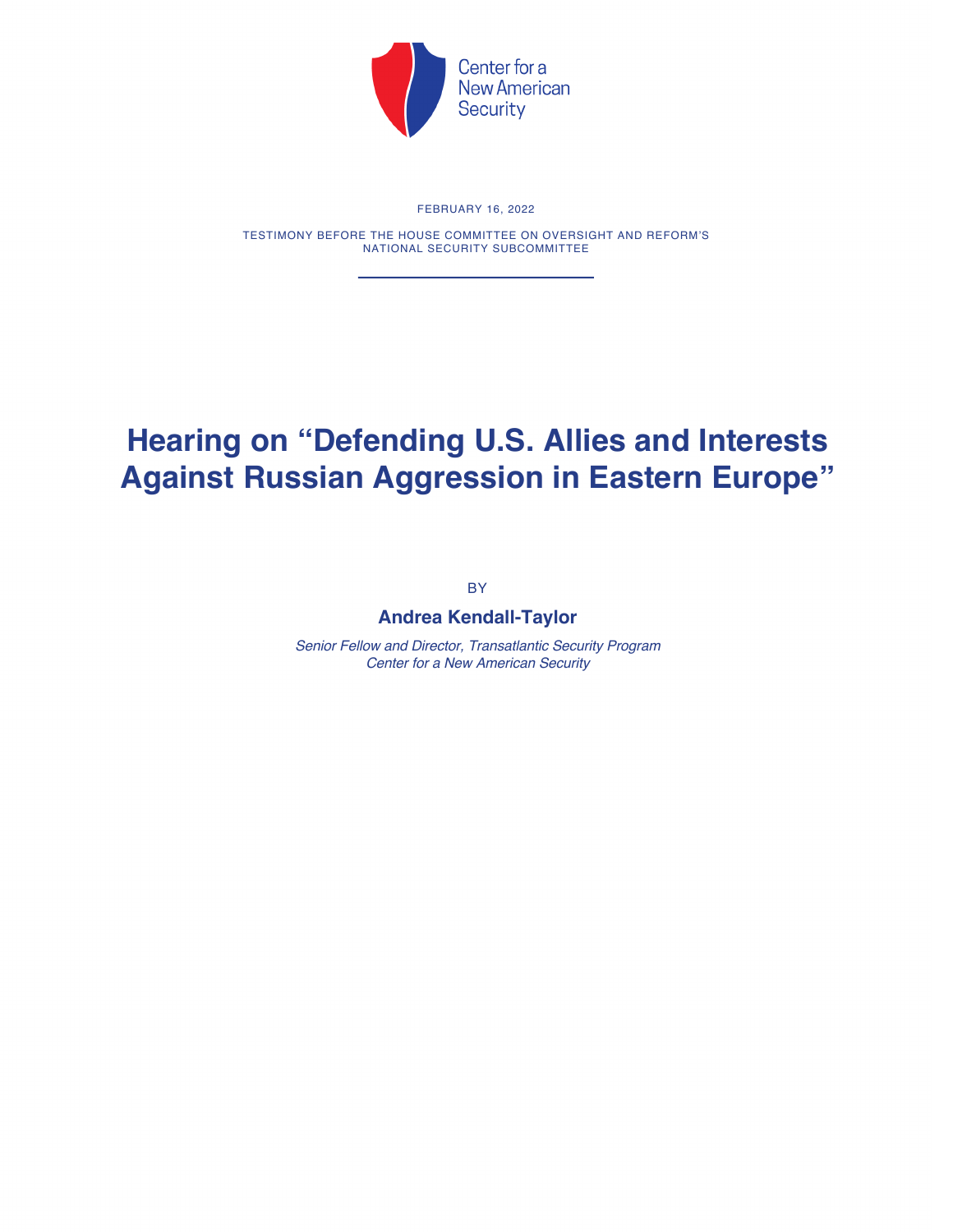Chairman Lynch, Ranking Member Grothman, distinguished members of the subcommittee, thank you for the opportunity to speak with you about Russia's continuing aggression against Ukraine.

We are in a critical period. Russia could invade Ukraine at any time with no additional warning. While the door to diplomacy is not closed and every effort must continue to be made to find a diplomatic path to avert crisis, there remains a significant risk that Russia will launch a military incursion into Ukraine.

President Putin seeks to keep Ukraine in Russia's orbit. Not only has this been a longstanding Russian objective, but for Putin it's personal. He has repeatedly tried and failed over the course of his 22 years in power to bring Ukraine back into the Russian fold. He apparently calculates that now is the time, through the threat of use of force, to halt Ukraine's westward and democratic trajectory. And while this crisis is about Ukraine, it is also about more than Ukraine. Putin is seeking to reverse the consequences of the Soviet collapse, rewrite the rules of the European security order, and reinstate spheres of influence. Putin may be thinking about his legacy and likely sees himself as the last Russian leader willing to take such significant risk to reassert Russia's preeminence in what he insists is Russia's privileged sphere and in world affairs.

Putin has options. If he remains committed to advancing his maximalist objectives—namely autonomy for regions in Ukraine's east that would give Russia a veto over Ukraine's foreign policy and to keep Ukraine out of NATO—then he likely views a military incursion as necessary to accomplish these aims. The question now is whether there is any outcome short of these maximalist objectives that Putin could walk away with, and that would be acceptable to Ukraine. This is a crisis of Putin's making and he can still pursue a peaceful path should he so choose.

The Biden administration has taken several prudent steps to influence how Putin weighs his options. Washington has raised the alarm bells early and declassified information to rob the Kremlin of the element of surprise and ability to control the global narrative. The administration has fostered cohesion with our NATO allies and partners, reinforced Ukraine, clearly outlined the costs Putin would face for escalation, and identified a list of mutually beneficial arms control and risk reduction measures to engage on. Along with other NATO member states, the administration has also wisely sent U.S. troops to strengthen NATO's eastern flank to ensure that if there is conflict, it remains contained to Ukraine. This decision was a solid signal of America's commitment to NATO and to President Putin that the United States is serious about increasing U.S. force posture in Europe if he invades.

We should be clear that this is the riskiest endeavor Putin has pursued in his 22 years in power. There is ample room for Putin to miscalculate—as highly personalist authoritarian leaders are prone to doing—including in ways that could destabilize the Putin regime domestically. The United States and its allies must respond strongly and decisively to any escalation to ensure that the external pressure Putin faces is punishing. There is a risk that the Kremlin would look to retaliate for costly Western sanctions, so Washington must be prepared for and seek to prevent an escalating spiral of responses.

Regardless of what happens in Ukraine, the United States needs to forge a new approach to Russia. Russia's military buildup in Ukraine was an unmistakable signal that the Kremlin has no interest in having the stable and predictable relationship that Washington sought to establish. If Russia invades and is successful in its objectives, it will harden the dividing line between liberal democracy and authoritarianism. The Kremlin will have advanced its vision of the world where might makes right, and strong states can change borders through force. The effects of Russian actions will radiate far beyond Ukraine. Dealing with and preventing future damage will require long term, persistent pressure to disrupt and constrain Russia's capacity to pursue its destabilizing actions. It will require the United States and its European allies to relearn some of the lessons from the Cold War, and update and apply those lessons to the modern era. Congress plays an important role in this new approach to Russia: several dimensions of U.S. Russia policy are currently underutilized, and Congress could do more, for example, in the anti-corruption domain and in support of Russian civil society. Congress must also help communicate to Americans that there will likely be costs to confronting a Russia that judges that the peaceful rules no longer apply.

**Bold. Innovative. Bipartisan.** 



**Center for a New American Security** 1152 15th Street NW, Suite 950, Washington, DC 20005 T: 202.457.9400 | F: 202.457.9401 | CNAS.org | @CNASdc